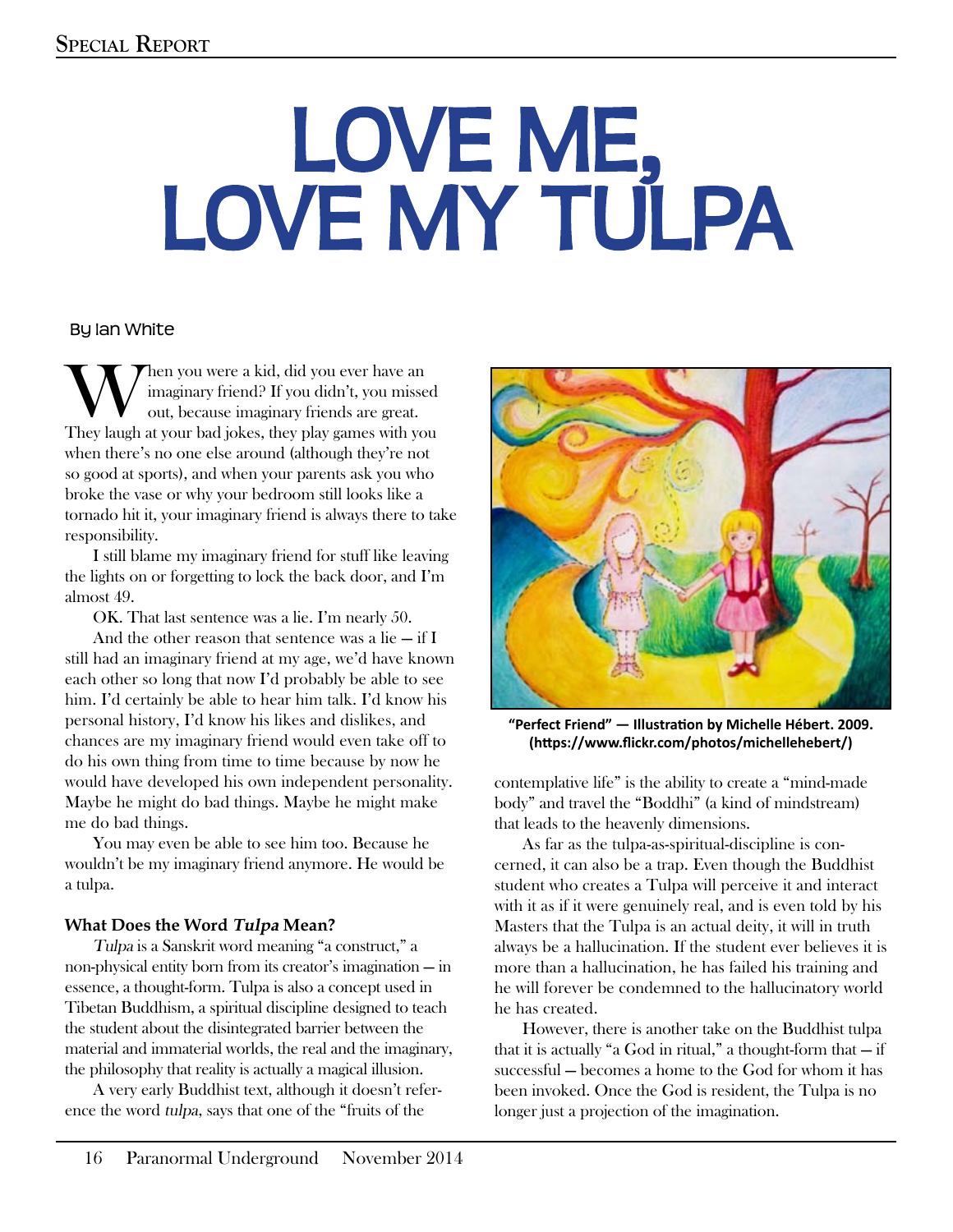

#### **How Does a Tulpa Manifest?**

According to the book Thought Forms by Annie Besant and C.W. Leadbeater, a thought-form/tulpa can manifest in different ways. It can either become the duplicate image of its creator or assume the image of some other material object (which can literally be anything: I recently heard from a man whose Tulpa allegedly looks like a bookcase that keeps him awake at night complaining about his reading habits … no, I am not making that up). Or the Tulpa can take on a form entirely of its own choosing, which immediately suggests it already has a personality and intent independent from its creator.

In my article about occult cinema in last month's issue, I mentioned that the golem was the first tulpa committed to film. But taking the proviso that a tulpa is a thought-form and the mythical golem was a material giant formed out of

clay and given life via a magical Hebrew word, it could be argued that the golem wasn't actually a tulpa at all.

However, because the golem was initially developed

from the imagination of its creator and his concentrated intent to protect the Jews of Prague from antisemitic attacks, the golem does roughly fit the tulpa paradigm.

In fact, taking the golem as a precedent, other magical creatures — Imps, Homunculi, Servitors, Egregor, and even a witch's Familiar — could be considered forms of tulpas because they are energized by the will and intent (and sometimes feed upon the life-blood) of their creator to perform their master's or mistress' bidding.

Alexandra David-Neel, a French-born Buddhist and the first woman to ever attain the rank of Tibetan lama, is most widely credited with bringing the phenomenon of tulpa into the Western consciousness. After being taught the concept by Buddhist monks, she devoted many months of her life to creating a tulpa of her own — a benevolent Friar Tuck-like character she borrowed from the English legend of Robin Hood.

After a long period of deep meditation, during which

David-Neel visualized the tulpa's form, character, and biographical history, the mind-monk began to appear on her peripheral vision. Sometimes she could feel him touching her. David-Neel described her creation as "a kind of guest" who would even accompany her when she went traveling. And members of her traveling party began to see him too. But when the friendly chubby-cheeked fellow began a slow, sinister transformation and, in David-Neel's own words, "assumed a vaguely … malignant look … became more troublesome and bold," she realized she had lost control.

It apparently took David-Neel more than six months to "unimagine" the tulpa and vanish it back into nothingness, and the tulpa fought David-Neel every step of the way. Now that it had known existence, it did not want to leave, proving beyond doubt that the creation of a tulpa is not something that should be entered into lightly. Even

> for the most capable practitioner, it can be an extremely dangerous exercise.

"Sometimes the phantom [i.e., the tulpa] becomes a rebellious son, and one

hears of uncanny struggles that have taken place between magicians and their creatures, the former being severely hurt or even killed by the latter," David-Neel wrote in her book Magic and Mysticism in Tibet. She also wrote, "Once the tulpa is endowed with enough vitality to play the part of a real being, it tends to free itself — nearly mechanically — from its maker's control, just as the child, when his body is completed and [he is] able to live apart, leaves its mother's womb."

#### **Can Good Tulpas Turn Bad?**

Josh Crawley, an incredible wealth-of-knowledge on the tulpa phenomenon, who I made contact with via the fascinating and extremely informative Website http:// www.tulpa.info/, has his own thoughts about why good tulpae can turn bad.

"My guess is that a human-form tulpa sees other humans," he told me, "and, unlike physical humans,

## The creation of a tulpa is not something that should be entered into lightly.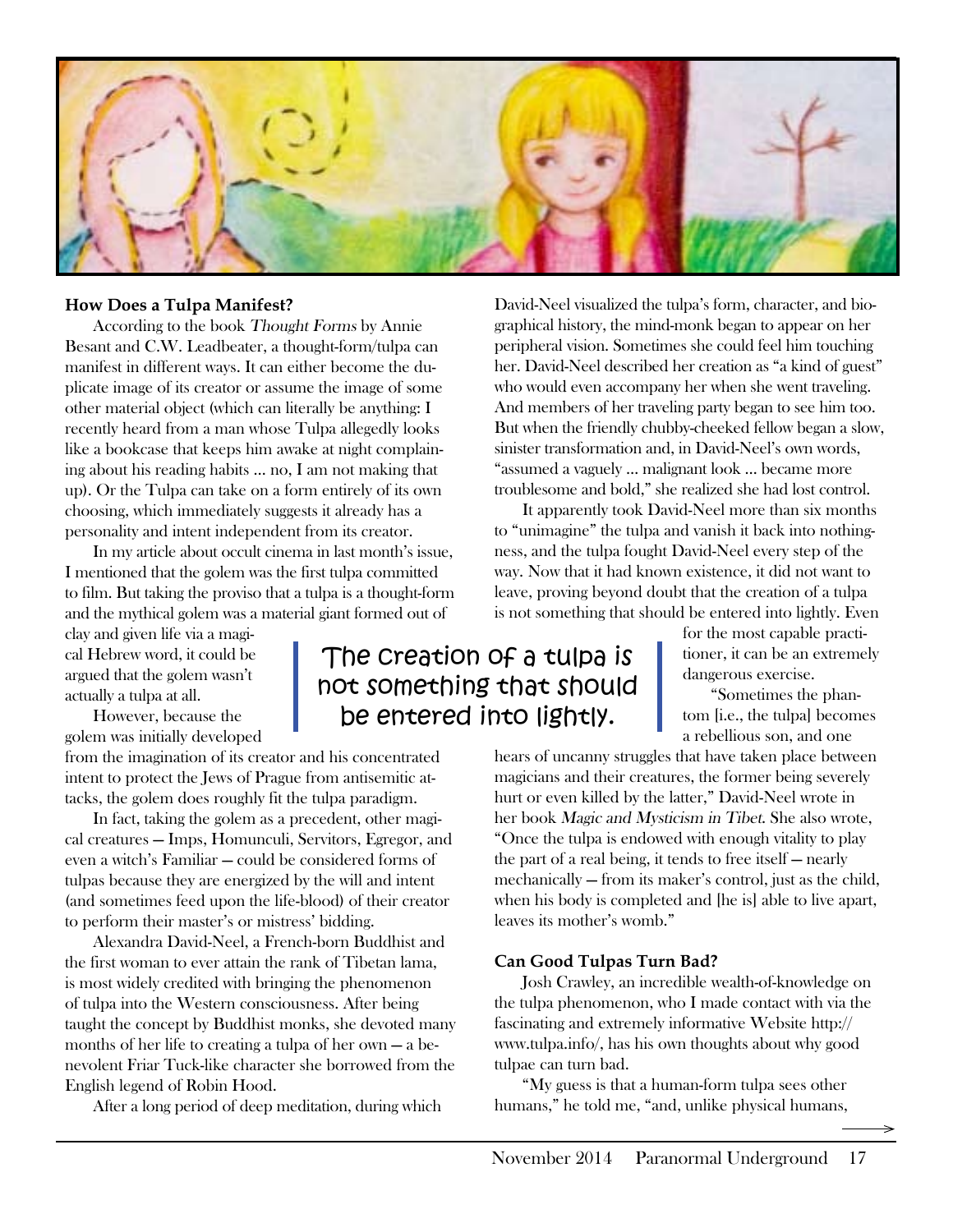cannot easily interact with other humans. This almost-realbut-not-quite greatly angers them. This is just conjecture but I've heeded those warnings of 'Don't create a humanform tulpa.'"

Chupi from tulpa.info gave me this overview, not just of what a tulpa is, but how it can impose itself upon its creator: "A tulpa is an independent being, perceived in the mind's

eye only — at least at first. Some learn to see their tulpa(s) in the real world, appearing as real as everything else. They still cannot truly affect physical objects or other people, though with some trickery they can appear to and have the experience of doing so by manipulating an illusory copy of that thing.

"Most of this [tulpa.info] community takes a scientific, psychological view of tulpas. We see them as tied to us since they

reside in our brains, and the only way they can affect the outside world is through our own bodies (or maybe in the future through a brain-computer interface of some sort). Some of us choose to let our tulpas do and experience things through our bodies. We use the terms 'possession' and 'switching' to describe this.

"For possession, the tulpa is allowed to control either all or part of the host's body. It is usually done with explicit permission and feels basically like part or all of you is moving on its own. There is also often a feeling of their presence in the body when they're possessing, though when they do it, it doesn't feel creepy. It is similar to the difference between hearing footsteps in the other room when you're alone in your house versus when you have a friend over — one is a cause for alarm, the other (the tulpa) is someone you know just doing their thing.

"Switching is similar to possession, but the host dissociates him/herself from the body, either with or without help from the tulpa. At this point, the tulpa is in control of the body and the host has either gone to the mindscape or been imposed outside the body in an illusory form.

"It's called 'switching' because the host lives basically how a tulpa normally lives, while the tulpa is the only one in the body, as is the usual case for a normal person. This is usually done for fairly short periods, but it gets a

lot easier with practice. There are some who can switch in a second."

#### **The Creation of a Tulpa**

Jennifer, who lives in London, told me she has created several tulpae over the past few years. She describes her experiences this way:

> "For me, a tulpa usually begins as an emotional reaction that quickly gains form and personality and starts to talk to me inside my head. I know what it looks like, but I don't always see it in the real world. More often I can feel its presence, like a chill running down my spine, when the tulpa is near. And when it talks to me I hear its voice distinctly inside my head.

> "This is the point when I have to be care-

ful, because the tulpa will usually try to trick me into believing it is a real being that exists outside my imagination. Most tulpas like to lie. They like to fool your senses into believing you can feel them, touch them, smell them, taste them. Some tulpas want you to feel pain and, because they are generated from inside your own mind, they know how to turn your mind against you. It's a bit like taking drugs when you're mentally already in a really bad place — the effects are never good. You can harm yourself, you can harm other people, and most times you won't even know what you've done until after it's finished."

Liam, a chaos magick practitioner from Cornwall (site of many of Britain's Arthurian legends) is less suspicious of his tulpa's intentions. "I've never had a tulpa 'go rogue,'" he told me. "On the whole, having a tulpa can be really beneficial because it tends to work as a mediator between me and my subconscious. If I want to remember something I've forgotten, the tulpa can find the memory inside my head and bring it to me.

"When I tore a muscle recently, my tulpa blocked the pain. If I have a bad experience, something I'll never want to remember again, my tulpa can dissolve it like it never happened."

Liam said he has never had a tulpa try to impose itself, but that's not because it hasn't developed its own

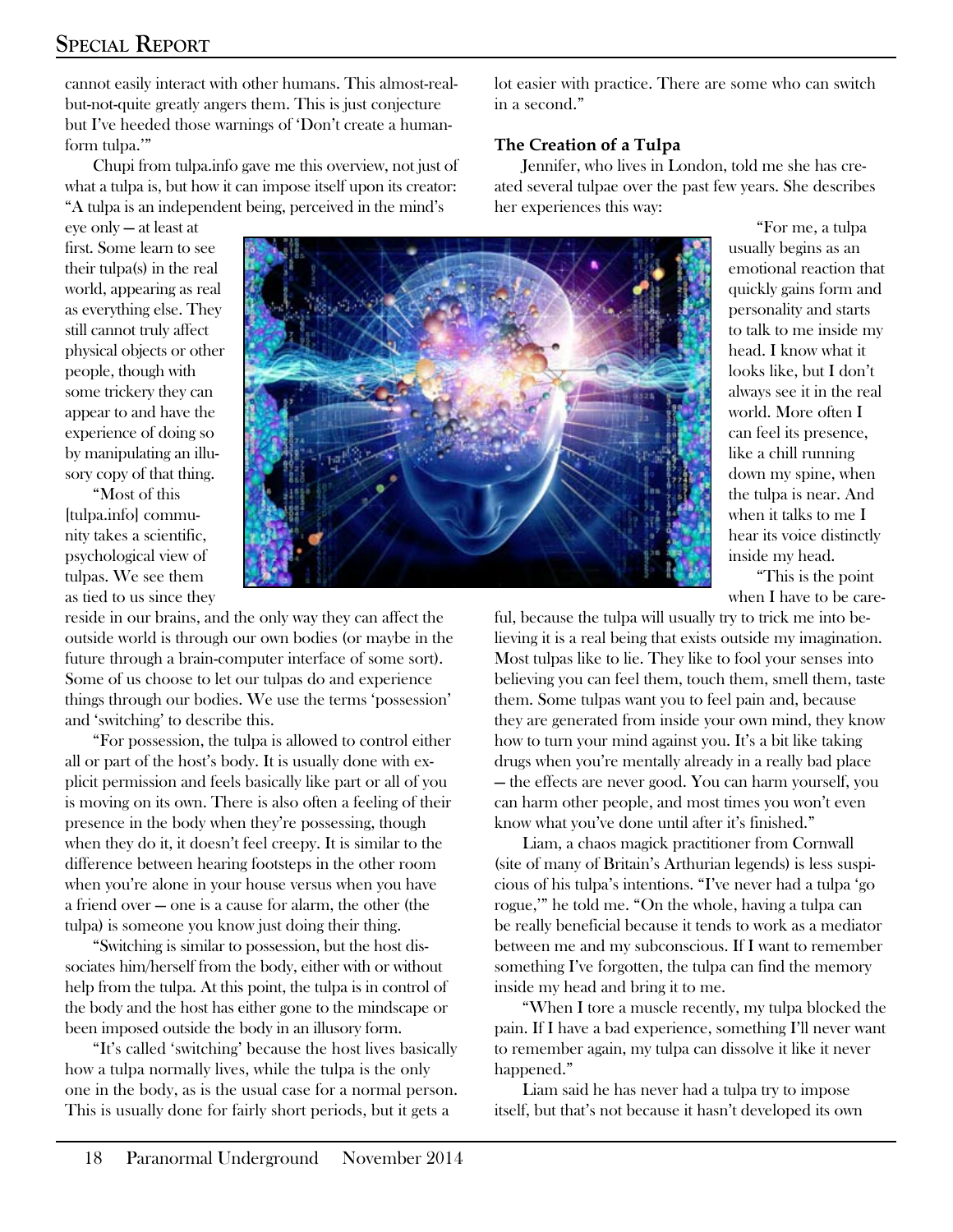personality. "A tulpa will always become its own being," he said. "And I've had tulpas that disagree with me and warn me that what I'm doing might not be the right thing, but they never try to force the issue or take my body over. It's all about setting parameters."

#### **Is It All in Your Mind? The Philip Experiment**

Back to Josh from tulpa.info: "The viewpoint of the 'it's all in your mind' is espoused mainly by the material physicalists. They essentially think that the tulpa phenomenon is a sort of brain multi-processing within the confines of a mental illness, but that view also requires there can be no shared states like other people seeing or hearing my tulpa.

"Those that work with the occult have seen proof that this view is in error. Occult comes from the Latin rootword oculus and pertains to the eye/sight. Occult simply means 'hidden from the eye.' Many groups that have studied the occult find that mind is everything. Mind gives the energy for the tulpa to live. Mind makes the tulpa.

"Personally, my tulpas have been sensed by numerous other people. One person specifically called out the shape of one of my tulpas. Another person jumped out of the way when my tulpa was flying around, and one of my tulpas even pestered a good friend by talking to them when they were trying to sleep."

Which leads me to another question: Is it possible

that some phenomena we perceive as ghosts or poltergeists can actually be tulpas?

In 1972, the Toronto Society for Psychical Research (TSPR) — under the auspices of Dr. Alan Owen and his wife Iris May — began The Philip

Experiment, an attempt to prove that a "ghost" can be deliberately psychokinetically manufactured from the focused imaginations of a group of like-minded participants, essentially, that the supernatural is nothing more than a manifestation of the mind and that our fears and anxieties create our own ghosts.

Dr. Owen and his group of eight participants created a fictional character called Philip Aylesford, an English aristocrat who was born in 1624 and lived at Diddington Hall in Warwickshire (which is an actual place). They even drew a sketch of him.

Philip was married unhappily to the beautiful but overbearing Dorothea, and he eventually fell in love with a young Gypsy-girl called Margo, who quickly became his mistress. When Dorothea discovered her husband's infidelity, she accused Margo of witchcraft and her rival was subsequently condemned and burned at the stake.

As soon as one of The Philip Experiment participants accidentally told Philip he wasn't real, they lost contact with him forever.

Heartbroken, Philip committed suicide by hurling himself off the battlements of Diddington Hall.

As we can see, their tale contains all the elements of a great tragic ghost story — a doomed illicit romance with pagan Gypsy undertones, a bitter cuckolded wife, and accusations of witchcraft followed by the violent deaths of both key-players.

In the book Conjuring Up Philip Dr. Owen explained, "It was essential that Philip be a totally fictitious character — not merely a figment of the imagination but clearly and obviously so, with a biography full of historical errors."

They began the experiment in September 1972, but initially with little success. It wasn't until almost a year later when Dr. Owen introduced a séance element to their sittings that Philip began to reveal his presence via table-tilting and table-rapping. Philip communicated with the group through a series of "yes" or "no" answers and was easily able to respond to questions about his own fictitious history; although, when questions went beyond the biography the group had created, Philip would fall silent. He could, however, answer questions about real historical events and people, which Dr. Owen believed was due to the groups own collective unconscious.

One of the sessions was video-recorded for television. Strange sounds were heard, lights flickered, and some people even believed they heard whispers answering their questions

> (not captured by the microphones). The table levitated and, still beneath the fingertips of the sitters, shoved its way dramatically across the room, jamming one of the group members against the wall. Participants would often describe

the table as feeling "electrified" whenever Philip was present.

Chupi at tulpa.info suggests that The Philip Experiment "could very reasonably produce a tulpa: visualizing and talking to a being, willing him to exist and be independent. However, since our view of tulpas is mental, there can't really be a tulpa separate from the brains that created him/her. It could be that everyone there made their own Philip 'tulpa-like' being that believed himself to be the same being as all the others [were imagining] and that the participants were all 'synced' to each other through normal verbal and body language, etc., communication."

Although considered a success, The Philip Experiment never materialized an apparition and — contrary to Alexandra David-Neel's experience — Philip didn't try to hang around when he knew he wasn't wanted. As soon as one of the participants accidentally told Philip he wasn't real, they lost contact with him forever.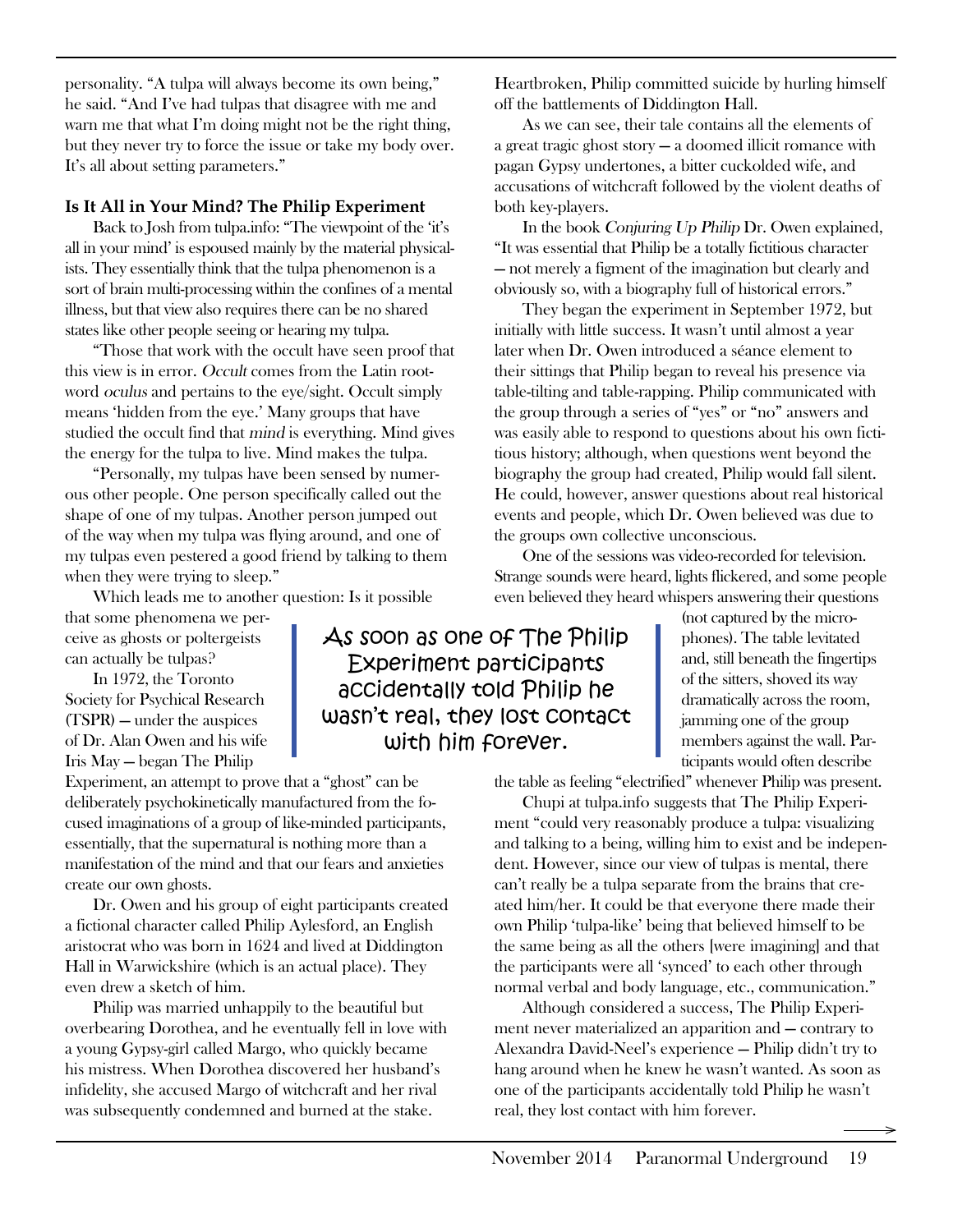#### **New Tulpa Experiments Materialize**

Earlier this year, Hammer Films released a movie inspired by The Philip Experiment called The Quiet Ones. It's an interesting but badly flawed film, and it has absolutely nothing to do with what happened in Toronto.

Still, the TSPR were so encouraged by Dr Owen's research, they assembled a completely new group of people and tried again, this time creating a new ghost/ tulpa called Lilith, a French Canadian spy from World

War II. Similar experiments by various other groups produced characters as diverse as medieval alchemists and men from the future, and although none of the entities materialized, they were all allegedly able to communicate with the sitters in their own ways and even sometimes capable of communicating with each other.

I have even been told a story about someone who created numerous Tulpae until one of the Tulpa became jealous of the others and then locked the creator inside his own "wonderland" (the place a host goes to when she/he allows the Tulpa to switch into their body). It apparently took a lot of frantic negotiating before the Tulpa was placated enough to allow the host to switch back into himself.

Outside of Philip, perhaps the most notable ghost/tulpa experiment was (is — because some

sources claim it is still ongoing) The Skippy Experiment, led by paranormal researcher Michael Williams. It is also often referred to as The Sydney Experiment after the Australian city where it took place.

The "ghost," Skippy Cartman, was a naïve and overprotected 14-year-old girl who developed a crush on her Catholic school teacher who quickly began an affair with her, made Skippy pregnant, and then, to avoid discovery and the ruin of his reputation in the church, murdered the child and buried her corpse beneath the floorboards of an abandoned shearing shed.

By the time Skippy's body was found, she was so badly decomposed that evidence of her pregnancy was lost forever. The teacher (whose name, interestingly, was Brother Monk: shades of Alexandra David-Neel's Friar Tuck tulpa?) had already relocated to another town.

So, although Skippy's tragic story was mired in more

modern times, it still carried the doomed and violent romance of The Philip Experiment's bio.

The six Skippy participants met once a week for five months, without any result. It was, according to one of the participants, only when they changed the kind of table they were sitting around that Skippy began to communicate via gentle taps and scratching sounds, which they could often feel coming (seemingly) from inside the table. However, despite promises to the contrary, no video or

> audio evidence was ever released to the public, so the apparent success of The Skippy Experiment remains negligible.

#### **Tulpas vs. Poltergeists**

So, although these experiments in no way invalidate the existence of ghosts and other truly supernatural forces, they do suggest that the power of imagination and regular mental commitment can psychokinetically manifest a "fictional" entity that has some degree of individual intelligence.

I wondered if poltergeists could ever fall within the tulpa category — not on the basis that they are consciously and deliberately created by the host's mind, but that the host inadvertently creates the poltergeist via an uncontrolled and unconscious release of heightened emotion — usually anger, anxiety, or fear.

Dr. Barry Taff also believes in the tulpa phenomena and very kindly supplied me with three chapters from his book, all of which refer to the subject of tulpa. Although, Dr. Taff never describes them by that name. One of the chapters, about the real-life "Entity" case (arguably the investigation for which Dr. Taff is most famous), really struck a chord with me.

Doris Bither, who was the alleged victim of "spectral rape" at the center of the Entity case, claimed she was regularly assaulted by three poltergeist-like entities and that a male figure was also witnessed in her room. In Dr. Taff's excellent retelling, he explains that Doris was a single mother with four children — three of them male, two of those teenagers — and that the family vibe was anything but harmonious. In fact, he describes the relationship between Doris and her children as "downright belligerent." There seemed to be an obvious correlation



**manufactured from the focused imaginations of a group of like-minded participants.**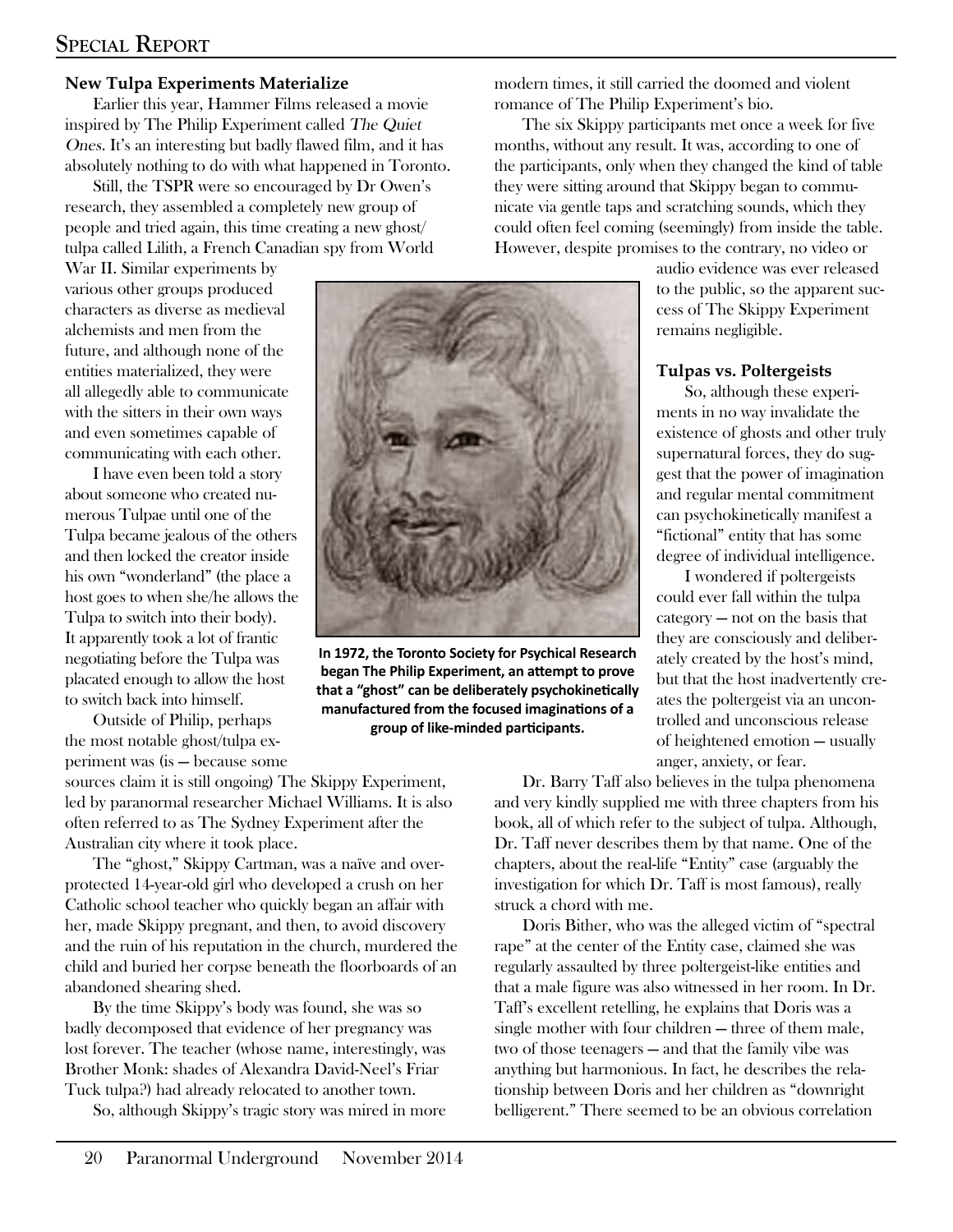between the three male specters that attacked Doris and the fact that she and her three sons did not get along. So, I wondered if — in some nasty, oedipal way — the spirits may have been tulpa-like projections unconsciously generated by the three young men.

Dr. Taff agreed my assessment was right on the money, and that "of course there was an oedipal relationship at work there with RSPK at its core."

But what if a Tulpa isn't purely a thought-form? What if it begins as part of the host's imagination and then something else — say, a demonic entity floating around in the ether looking for somewhere to land — decides to inhabit the Tulpa's "shell" and have some fun? That's one of the theories about The Philip Experiment — that the group didn't actually create Philip, but that something darker picked up on what they were doing and pretended to be Philip so it could communicate with the sitters. After all, it's common knowledge that when a demon wants to break through, it often mimics something far more innocent — like a young child or a lost, benign spirit — to win over our trust.

There is often confusion between the tulpa and the demonic. Josh at tulpa.info told me: "The 'demonic' pulls a great negative connotation due to shared Christian culture. Demonic must mean Satan or Lucifer, whoever that really is. It could mean Set-an, referring to the Egyptian God of the Underworld. Or there's the fact that Lucifer means 'light-bringer.' Light-bringers have always been denigrated.

We only have to look at Prometheus and Loki to see that.

"Speaking of demonic magic, there are mainly two types: the Qlipphoth (reverse of the Sephiroth of the Kaballah), and the Goetia. Unfortunately, they are given 'demonic' as their

names. The Qlipphoth and Sephiroth are like opposite faces of the same coin. Through one, you can know the other. The Goetia is different. The idea came from the 72 demons that Solomon captured and imprisoned. The gist is that through the knowledge they can bring, one can know both good and bad. And one can heal or harm with magics.

"A given example: One can heal a person from cancer by killing the tumor. Or, one can heal the tumor, killing the person from cancer. This same idea applies with 'demonic' knowledge. They teach, if heeded. And it is up to the person to apply their ethics."

#### **Tulpas and Mental Illness**

For many people, belief in tulpa could also be a sign of undiagnosed mental illness. Author, Parapsychologist, and Founder of the Scientific Establishment of Parapsy-

Wes Craven even believed that his character Freddy Krueger had become a kind of tulpa and influenced the serial killer Richard Ramirez.

chology Stephen Mera told me, "Although I have not come across the tulpa phenomenon personally, I am aware of some studies suggesting preconclusive answers in evidence of a non-schizophrenic behavior. Some scientists believe the answers lie in Dissociative Identity Disorder (DID) or Dissociative Disorder Not Otherwise Specified (DDNOS), but unfortunately there is little study in this field with limited answers."

Chupi at tulpa.info added, "Mental disorders are not tulpa. There was a member on the forum who had what she thought was a tulpa who would forcibly take control and make her do things she didn't want to, and claimed he could affect others but had no evidence of it. She came back months later to say she had been diagnosed with schizophrenia and that the treatment she was receiving for that was helping."

Another member from another Tulpa forum, who asked to remain nameless, told me, "Tulpa practitioners are aware that altering their mindset to believe another entity is present when there is, in fact, nothing there could be dancing very closely on the edge of schizophrenia. The trick is never to forget that what you have created is your own delusion and that if controlled skillfully the tulpa can give you access to previously uncharted regions of your own subconscious."

Although the word tulpa will be new to many of us, the concept of an entity made material by the group imagination is a common theme in literature and urban myth. Clive Barker's Candyman (from his short story The Forbid-

> den) is a tragic hook-handed monster who is only brought to life because enough people believe in his legend that their fear makes him real. As I mentioned in last month's issue, the filmmaker Wes Craven even believed that his

character Freddy Krueger had become a kind of tulpa and influenced the serial killer Richard Ramirez.

In its own way, even the Slender Man meme has become a full-fledged tulpa following the brutal attempted murder of a young Wisconsin schoolgirl by two of her 12-year-old classmates. The classmates, who had apparently been planning the attack for several months, allegedly lured their victim into the woods and stabbed her 19 times as a sacrifice to Slender Man, believing that Slender Man would possess them and make them his proxies (servants).

In 2012, the Italian director Federico Zampaglione made an intriguing giallo-horror film called Tulpa, which, although not directly related to the tulpa phenomena, was inspired by the subject. When I asked Federico about Tulpa he said, "Tulpa is a concept that really captivated me since the first time I heard of it. After the first person told